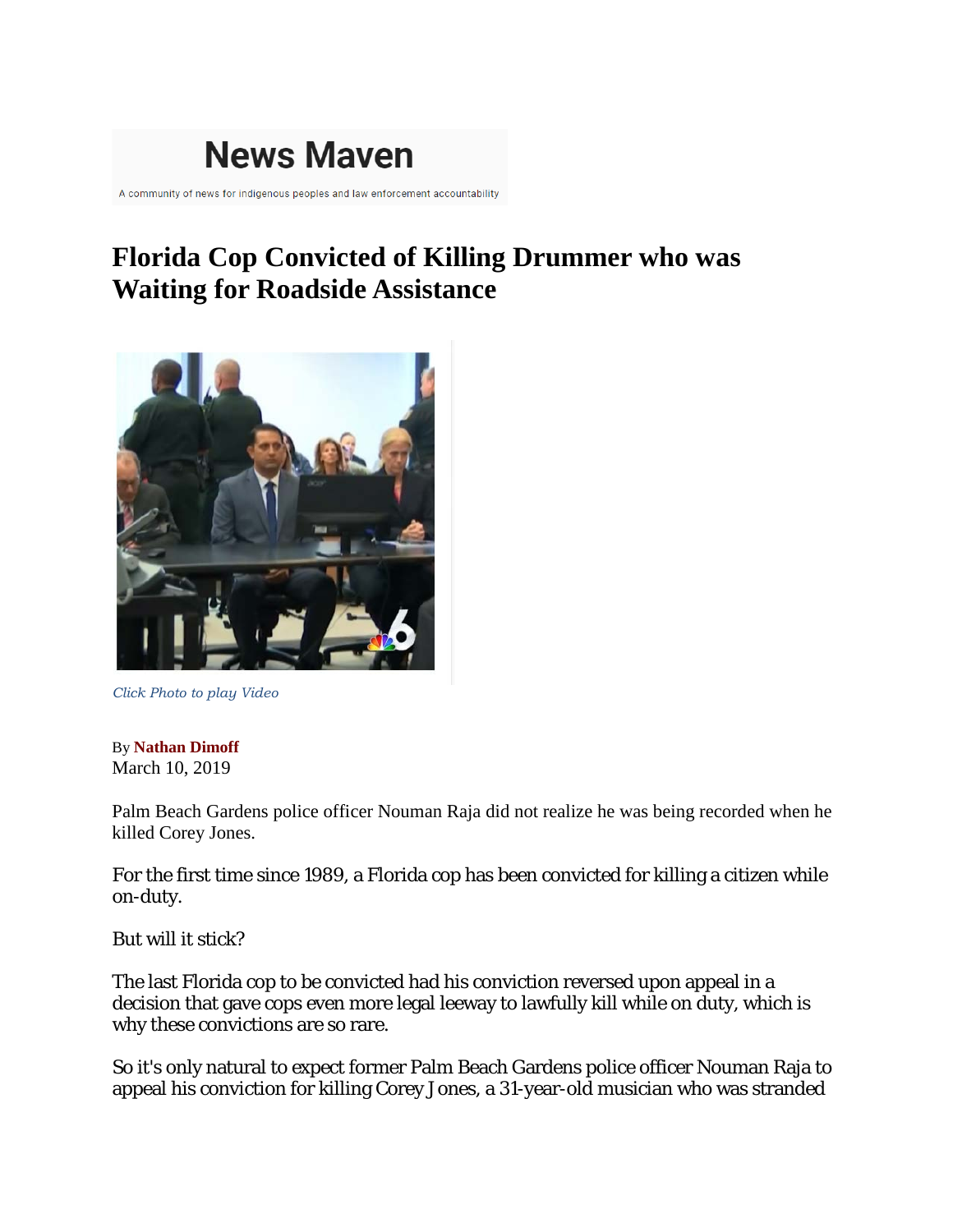on the side of the road on October 18, 2015 when confronted by the cop who was not in uniform.

Raja was convicted of manslaughter by culpable negligence while armed and attempted first-degree murder with a firearm. He is facing 25 years to life in prison for the bullets that missed Jones and up to 30 years for manslaughter.

Jones was stuck on the side of Interstate-95 after his van had broken down. He was on the phone with his insurance company when Raja in plainclothes pulled up and ordered him to place his hands up without identifying that he was an officer.

That recorded phone call was what Jones' family attorney Ben Crump believed helped push the conviction.

*"If it was not for the tape recording, then this police officer would have gotten away with murder."*



 *Click Photo to Play Video*

When Raja spoke to officers at the scene, he had no idea his actions were recorded and that the investigators would eventually find out he was lying.

Nevertheless, his attorneys said they were "devastated" by the verdict and vowed to continue fighting for his innocence.

## **The 1989 Conviction**

Miami police officer William Lozano was convicted of manslaughter on December 8, 1989 for the killing of two black men on a motorcycle, which sparked the city's third inner-city riot in a decade.

The shooting took place on January 21, 1989, the night before the San Francisco 49ers and Cincinnati Bengals were to play in Super Bowl XXIII a few miles north in what was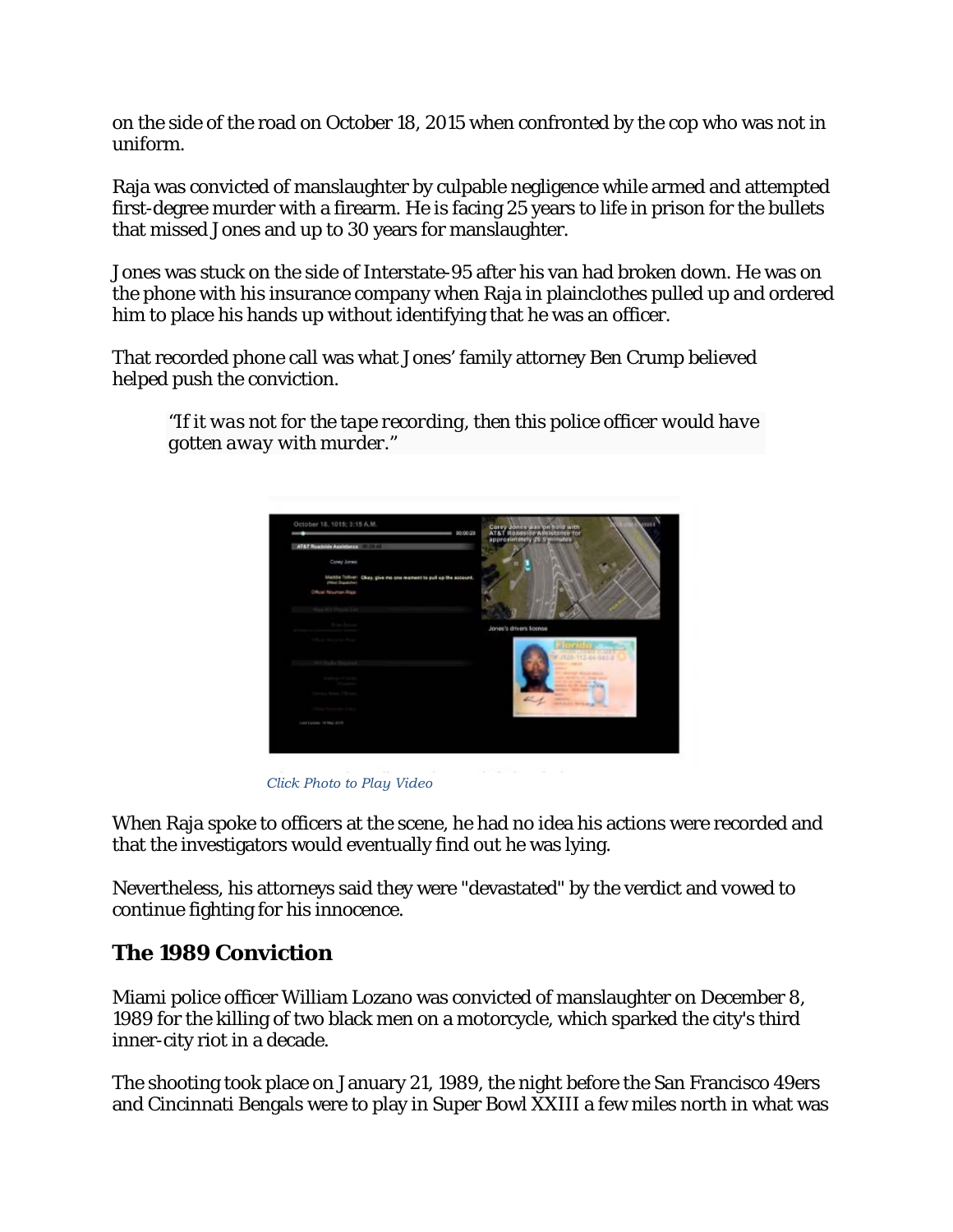then-called Joe Robbie Stadium, creating a public relations disaster for South Florida's tourist industry.

Clement Lloyd was driving the motorcycle with Allan Blanchard as his passenger when a Miami police officer (not Lozano) attempted to pull it over.

Lozano, who was standing on the side of the road taking a report from a citizen, claimed he feared for his life when he saw the motorcycle headed right for him as it tried to evade the other cop.

He said he barely had time to pull off a shot, managing to lift the gun from his holster as the motorcycle was practically on top of him.

Witnesses, however, said Lozano stepped into the street and carefully aimed his weapon, shooting Lloyd in the head, who then crashed his bike. Blanchard died the following day from injuries sustained in the crash.

A Miami jury believed witnesses over police but renowned Florida attorney Roy Black appealed the verdict and had the conviction reversed on the basis the jury only convicted Lozano to avoid another inner-city riot, a claim denied by the jury.

The appeal court agreed with Black, however, and granted Lozano a new trial in a new city much more favorable to police.

Orlando was first chosen, then Tallahassee, then Orlando again when it was determined a Tallahassee jury might not be too sympathetic to a Hispanic cop.

The appeal court also determined the Miami judge was wrong to allow evidence proving Lozano had violated departmental training procedures when he shot at a moving vehicle, ruling that cops cannot be expected to abide by training when making splitsecond decisions, which has been the basis of many police acquittals in the shooting of citizens over the years.

A [2014 Miami Herald article](https://www.royblack.com/files/news/Lozano/Lozano%20-%2025%20years%20ago-legal%20legacy.pdf) on the 25-year anniversary of Lozano's conviction explains the ruling.

And the legal opinion that gave Lozano a second chance also barred prosecutors from revealing to jurors the details of internal police procedures and training. The ruling set a powerful precedent, all but dooming prosecutions in a state that already affords wide latitude for cops to use deadly force to protect themselves and others.

"That ruling and that opinion has come back to haunt us," said Miami-Dade Chief Assistant State Attorney Don Horn, one of the prosecutors who convicted Lozano on Dec. 7, 1989.